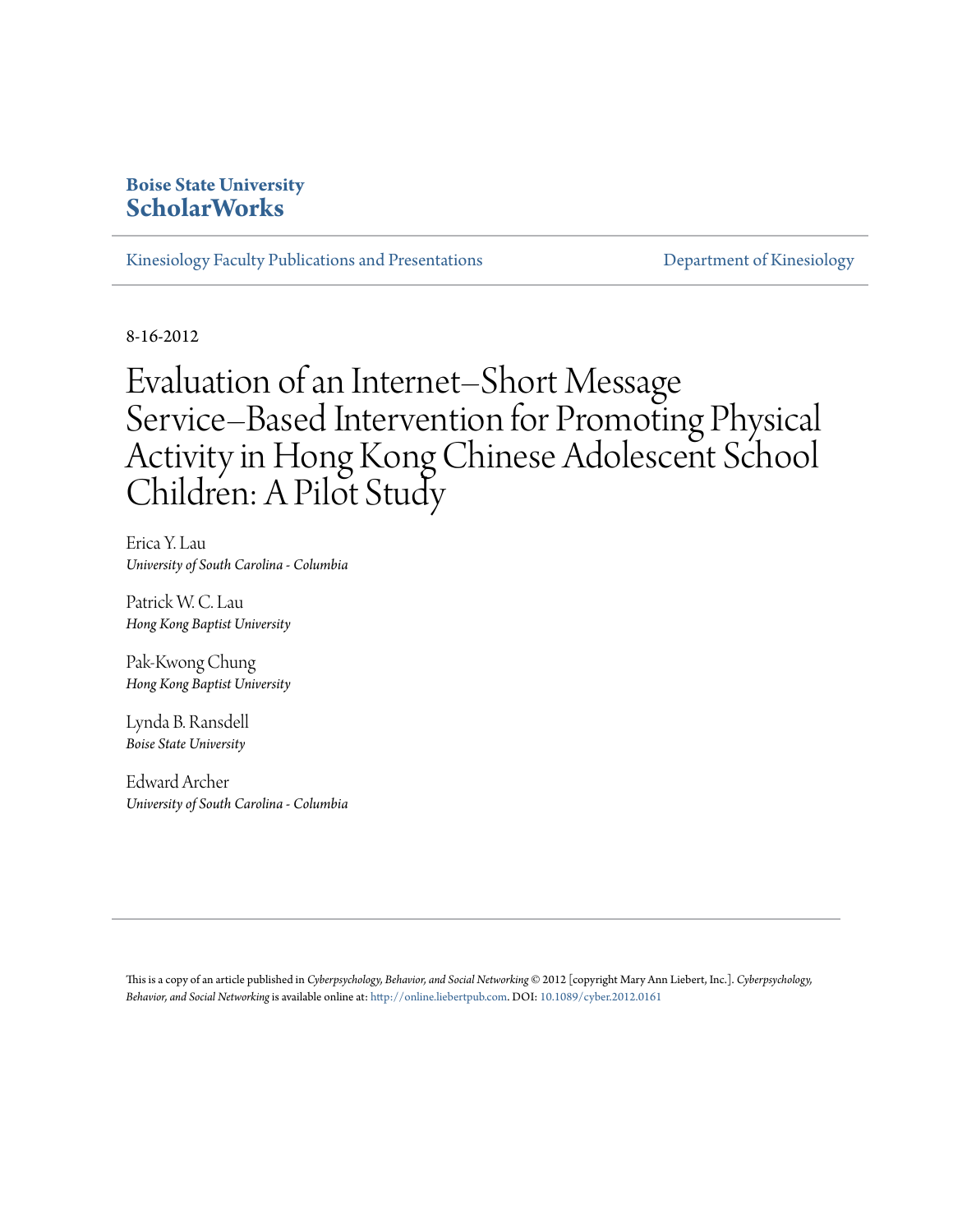## Evaluation of an Internet–Short Message Service–Based Intervention for Promoting Physical Activity in Hong Kong Chinese Adolescent School Children: A Pilot Study

Erica Y. Lau, M.Phil.<sup>1</sup> Patrick W.C. Lau, Ph.D.,<sup>2</sup> Pak-Kwong Chung, D.P.E.,<sup>2</sup> Lynda B. Ransdell, Ph.D.,<sup>3</sup> and Edward Archer, M.S.<sup>1</sup>

#### Abstract

Evaluation of acceptability and preliminary efficacy of an Internet and short message service (SMS) intervention for promoting physical activity (PA) in Hong Kong Chinese school children. An 8-week quasi-experimental study non-randomly assigned 78 school children (mean age = 12.8 years) to (a) an intervention group that received a stage-matched, Internet PA program two times a week and tailored SMS messages daily; or (b) a notreatment control. Data were collected from September 2008 until June 2009. Acceptability measures included exposure rate and participant's satisfaction. Efficacy measures were changes in stage of motivational readiness (SMR) and self-reported PA level. Intervention participants demonstrated significant pre-post increments in SMR  $(Z = -2.558, p = 0.011)$  and self-reported PA level  $[F(1, 76) = 4.50, p = 0.04]$ . There was a non-significant trend between groups in both SMR ( $p=0.24$ ) and PA ( $p=0.13$ ). Despite the similar ratings of satisfaction between Internet ( $M = 3.12 \pm 0.74$ ) and SMS ( $M = 3.12 \pm 0.84$ ), participants displayed distinct patterns of exposure with 66% exhibiting a weekly login rate of 0.5 times/person and an average of 3.75 minutes/visit/person. In contrast, 79% of participants read an average of 1.3 SMS/person/week and 47% voluntarily replied to  $\sim$  3.8 SMS/person. These findings demonstrate the acceptability and preliminary efficacy of an Internet-SMS-based intervention for promoting PA in Hong Kong school children. The divergent exposure rates between the Internet and SMS may be a unique pattern for adolescents in early SMR. Future research should be cognizant of the importance of SMR since it may influence utilization and/or adherence.

#### Introduction

REGULAR PHYSICAL ACTIVITY (PA) is associated with a reduced risk of non-communicable chronic diseases, such as diabetes and obesity, in adolescents.<sup>1,2</sup> However, <50% of adolescents in developed countries meet PA recommendations (i.e.,  $\geq60$  minutes of moderate-to-vigorous PA on most days of the week). $3-6$  Given the consequences and prevalence of adolescent physical inactivity, it is essential to develop efficacious interventions for promoting PA.

Information and Communication Technologies (ICTs), and particularly the Internet and mobile phones, are often advocated as an important medium for health communication and intervention in youth due to its ease of use, high accessibility, and acceptability.<sup>7-10</sup> In developed countries (e.g., United States and Hong Kong), over 90% of the adolescent population has access to Internet<sup>6,11</sup> and uses it regularly for activities that range from learning to social networking and shopping.<sup>12</sup> A majority of adolescents own a mobile phone and 50% are users of short message services (SMSs) (i.e., text messaging).13 Previous research has shown that 70% of adolescents have used the Internet to obtain health-related information $14,15$  and many of them have a positive attitude toward ICT delivered interventions.<sup>16,17</sup> The ease of use and compatibility with adolescent's lifestyle $18$  may increase the likelihood of productive behavior change via enhanced adherence.<sup>19,20</sup> As such, ICT modalities may provide an effective medium in which to promote PA and reduce risk factors for disease.<sup>9,10</sup>

A systematic review evaluated the efficacy of ICT-based PA interventions for youth and found that more than 65% demonstrated positive effects on psychosocial (e.g., social support) or behavioral (e.g., step counts) PA outcomes. $^{21}$  The key characteristics of effective ICT-based interventions<sup>21-23</sup> are grounding in theory and use of behavior change techniques.24–27 Moreover, the combined use of Internet and SMS

<sup>1</sup> Department of Exercise Science, Arnold School of Public Health, University of South Carolina, Columbia, South Carolina.

<sup>2</sup> Department of Physical Education, Hong Kong Baptist University, Kowloon Tong, Hong Kong. 3 Department of Kinesiology, College of Education, Boise State University, Boise, Idaho.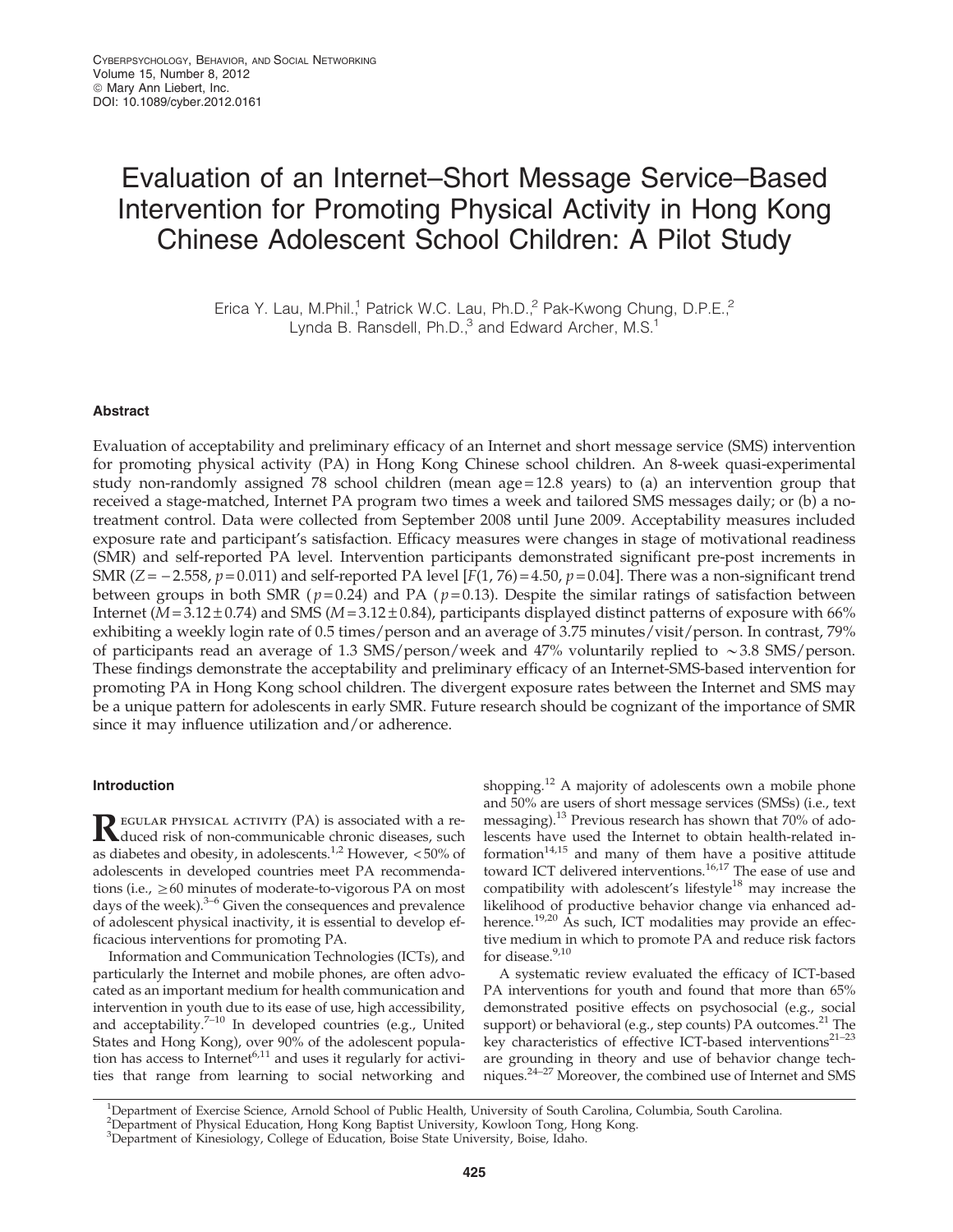(I-SMS) may produce more positive impacts than either modality alone. $2^{1,22}$  The proposed mechanism for the concomitant efficacy of the I-SMS approach is the autonomy afforded when viewing and selecting components.<sup>28</sup> Additionally, the SMS utilizes a ''push'' strategy whereby researchers and health professionals deliver automatic, tailored information (e.g., medication compliance and performance feedback). Tailored messages may result in a greater propensity for behavior change as the information may be viewed as relevant and personalized.<sup>29</sup>

The dual-modality approach, I-SMS-based interventions, for PA behavior change in adolescents is still developing. $21$ Nonetheless, it has shown promising results in adult population.30,31 Since the I-SMS approach offers the possibility of a synergistic effect leading to enhanced information dissemination, its potential effect on adolescent's PA behavior merits investigation. The objectives of this pilot study were to evaluate the acceptability and preliminary efficacy of a theorybased, I-SMS-based intervention for promoting PA in Hong Kong Chinese school children.

#### Methods

An 8-week quasi-experimental study non-randomly assigned 78 school children (mean age=12.8 years) to intervention or control group. The intervention consisted of an Internet PA program accessed twice per week and daily SMS (i.e., texts) in weekdays. The control group received no intervention. Data were collected from September 2008 until June 2009. Measurements were obtained at baseline and postintervention.

#### Description and selection criteria of participants

A convenience sample of adolescent school children  $(n=78)$  was recruited from three secondary schools in Hong Kong (Fig. 1). Inclusion/exclusion criteria were as follows: (a) 12–15 years old, (b) Internet access at home, (c) possess a personal mobile phone, (d) no physical or psychological limitation that precluded PA, and (e) currently not meeting PA recommendation as determined by a staging algorithm<sup>32</sup> (Table 1). All study procedures were approved by the Research Ethics Committee of Hong Kong Baptist University.

#### Theoretical model

The Stage of Motivational Readiness for Change (SOC) model<sup>32,33</sup> has been used successfully in PA interventions for adolescents $^{21}$  and was used to guide the intervention design. The SOC model provides constructs that suggest why, when, and how people change: (a) stage of motivational readiness (SMR), (b) decisional balance (pros and cons), (c) self-efficacy (perceived confidence), and (d) processes of change (POC) (strategies for change). The SMR categorizes the timing for behavior change into five stages: (a) pre-contemplation (i.e., inactive and not thinking about becoming active), (b) contemplation (i.e., inactive but thinking about becoming active), (c) preparation (i.e., PA not at recommended levels), (d) action (i.e., PA at recommended levels  $<6$  months), and (e) maintenance (i.e., PA at recommended level >6 months). Stage progression is posited to be linked with improvements in decisional balance and self-efficacy, $32$  and those who progress demonstrate increased utilization of the POC.<sup>34</sup> Previous studies<sup>35,36</sup> demonstrated that individuals in the early stages of change (SOC) were more likely to have lower levels of PA, decisional balance, self-efficacy, and use fewer POC than individuals in later stages. These results suggest that interventions that enhance decisional balance, selfefficacy, and/or use of POC may be effective in promoting PA in individuals in the early SOC. These stage-specific participant characteristics also facilitate intervention design via the tailoring of content and presentation.

#### Study design

An 8-week quasi-experimental trial in which, after schoollevel stratification, adolescent school children were assigned to an intervention or control group. The intervention group consisted of an Internet PA program and SMS. Intervention participants were directed to access the Internet PA program twice per week and read daily text messages. The control group did not receive any intervention.

The Internet PA program was designed to improve participant's PA behavior via the provision of stage-matched PA resources and self-monitoring tools. Texts were an adjunct mode of delivery to reinforce the Internet PA program (e.g., providing encouragement) (Fig. 2). To maintain adherence, monthly incentives (e.g., water bottles) were offered. Although responding to the SMS was optional, each participant was subsidized with HKD \$30 per month (each SMS costs HKD \$0.5–\$1.5). Recruitment began in September 2008 and data were collected until June 2009. Questionnaires were used to collect participant's demographics. Participant's height and weight were measured by school physical education (PE) teachers.

#### Intervention components

Internet PA program. The Internet PA program ''Teenstep.com'' (Appendix 1) was based on previously tested materials using the SOC model.<sup>32,37,38</sup> "Teenstep.com" provides stage-matched information, behavioral skill training, and self-monitoring tools to facilitate PA behavior change in adolescents. Teenstep.com consists of four modules: (1) "Why Active?," (2) "Becoming Active," (3) "Set Goals!,'' and (4) ''Keep Going!'' Modules 1, 2, and 3 were designed for participants in the pre-contemplation, contemplation, and preparation stage, respectively. Module 4 was developed for adolescents who successfully transited from preparation to the action stage (Appendix 2). The interactive features of the Web site included tailored feedback, a PA planner, and chat room. Once logged onto the program, participants were directed to the Physical Activity Readiness Questionnaire $39$  and a staging questionnaire $32$ for the stage matching (i.e., tailoring) of intervention modules. At the conclusion of each module, the participant's SMR was re-assessed and the system directed them to (a) progress to a new module or (b) remain in the current module.

A modified Delphi method $40$  was used to ensure literacy level and appropriateness of contents and materials. The Delphi participants consisted of three ICT intervention experts and five secondary school PE teachers. Moreover, a formative assessment was conducted. These preliminary procedures led to productive adjustments (i.e., reduced text volume and enlarged font size).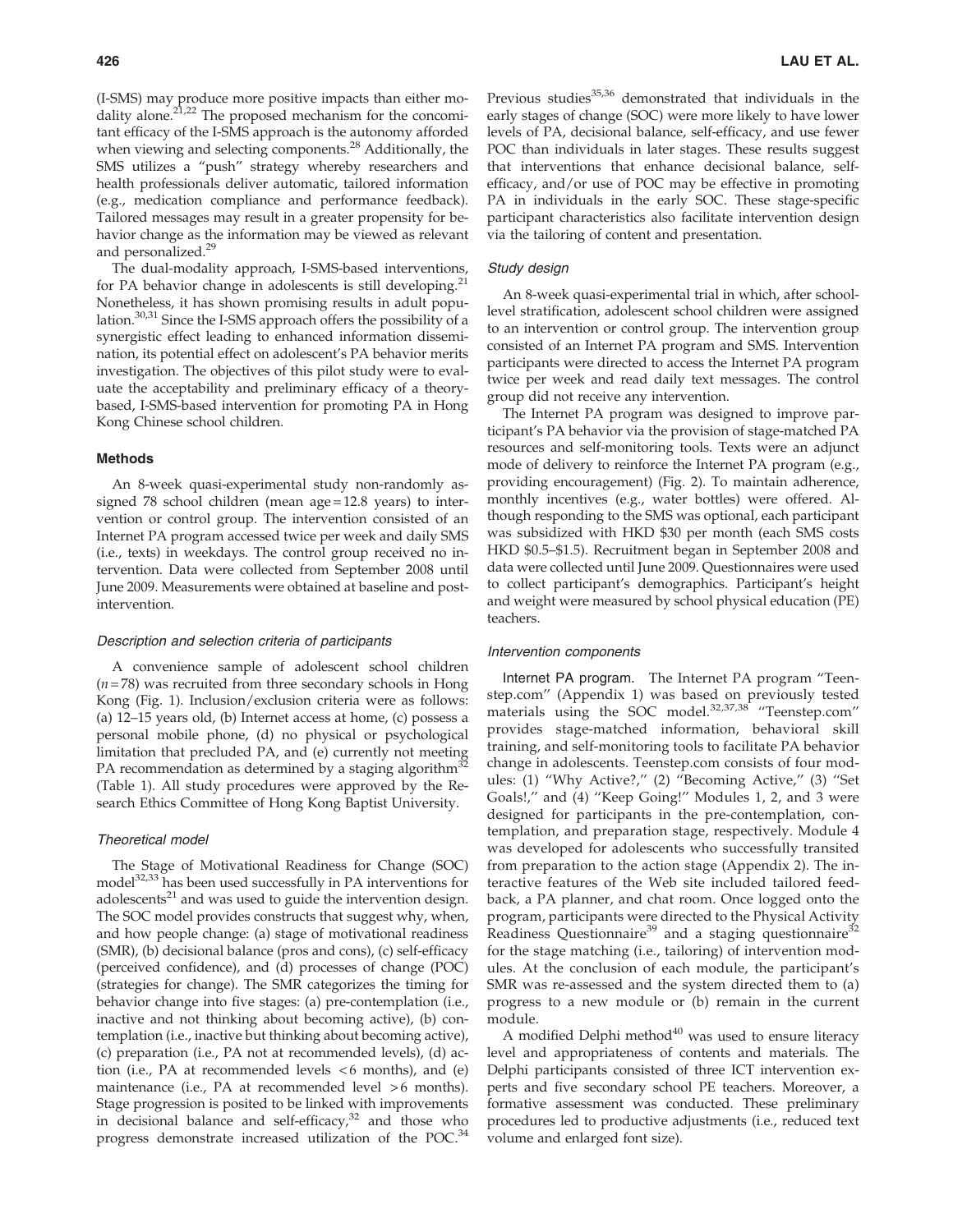

FIG. 1. Flow diagram of participants.

#### Short message service

The SMS was adapted from previous SMS-based health behavior interventions for adolescents $4^{1-44}$  and the SOC model.32,33 The SMS was constructed to imitate a colloquial dialogue (Cantonese) with a virtual friend ''Jackie,'' whose purpose was to establish rapport and make the intervention similar to ''human-to-human'' interactions. Previous studies<sup>41–44</sup> suggest that adolescents perceive peer-to-peer dialogue as more acceptable than messages from a health professional. The SMS consisted of five message types: (a) motivational, (b) informational, (c) behavioral skills, (d) reinforcement of PA benefits, and (e) solutions for PA barriers (Appendix 3 for sample SMS messages).

#### Procedures

Invitation letters were sent to multiple Hong Kong secondary schools and three agreed to participate. Participants were recruited via flyers. Prescreening consisted of questionnaires on inclusion criteria (e.g., Internet access). A fouritem staging algorithm was used to determine SMR and PA behavior. Adolescents in pre-contemplation, contemplation, and preparation stages were invited to participate. Participants and their parents/guardians were informed of study procedures and they signed informed consent. An orientation provided participants with an online identity, and printed instructions on accessing the Internet PA program, and how to receive/respond to the SMS. An SMS was sent to the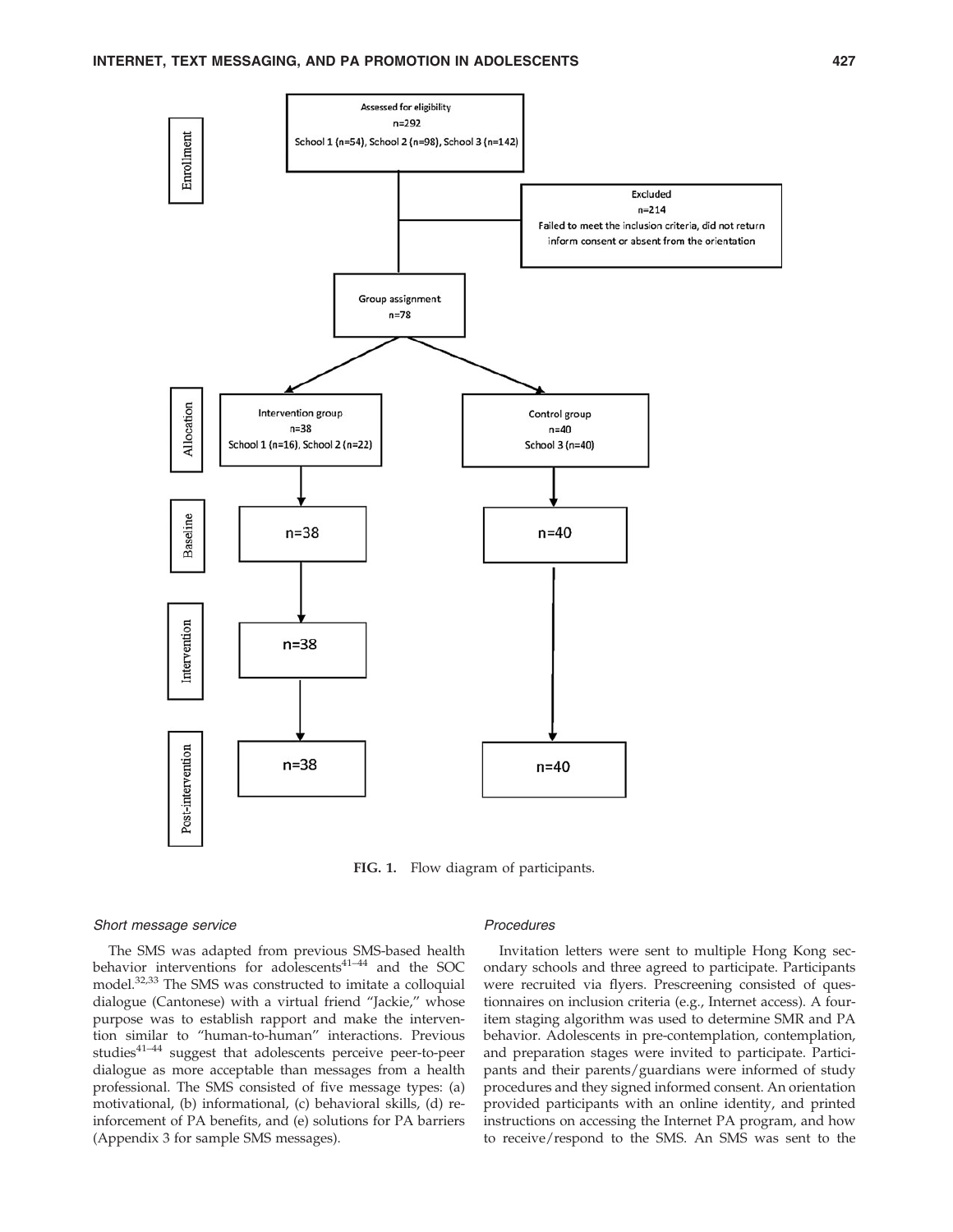|  | TABLE 1. PARTICIPANT CHARACTERISTICS AT BASELINE |  |  |
|--|--------------------------------------------------|--|--|
|  | BY GROUP (MEAN±STANDARD DEVIATION)               |  |  |

|                                                    | Control          | <i>Intervention</i> |
|----------------------------------------------------|------------------|---------------------|
|                                                    | $(n=40)$         | $(n=38)$            |
| Age <sup>a</sup>                                   | $13.26 \pm 1.14$ | $12.29 \pm 0.87$    |
| <b>BMI</b>                                         | $18.99 \pm 3.22$ | $18.31 \pm 3.48$    |
| Self-reported physical activity                    | $1.77 \pm 0.36$  | $1.85 \pm 0.27$     |
| Sex                                                |                  |                     |
| Male                                               | 37.5%            | 31.6%               |
| Female                                             | 62.5%            | 68.4%               |
| Internet usage frequency (days/week) <sup>a</sup>  |                  |                     |
| No                                                 | 35%              | $7.9\%$             |
| $1-2$ days                                         | 32.5%            | 21.1%               |
| 3–4 days                                           | 12.5%            | 15.8%               |
| 5–6 days                                           | 5%               | 21.1%               |
| 7 days                                             | 15%              | 34.2%               |
| Internet usage duration (minutes/day) <sup>a</sup> |                  |                     |
| $< 10$ min                                         | $0\%$            | 15.8%               |
| $11 - 30$ min                                      | 27.5%            | 18.4%               |
| $31 - 59$ min                                      | 10%              | 15.8%               |
| $60 - 120$ min                                     | 22.5%            | 18.4%               |
| $\geq$ 120 min                                     | 40%              | 31.6%               |
| Stage of motivational readiness                    |                  |                     |
| Pre-contemplation                                  | 62.5%            | 55.3%               |
| Contemplation                                      | 30.0%            | 34.2%               |
| Preparation                                        | 7.5%             | 10.5%               |

<sup>a</sup>Significant between-group differences at  $p < 0.05$ . BMI, body-mass index.

participants to remind them to start using the Internet PA program.

#### Outcome measures

Outcome measures for both groups were assessed at baseline and at the end of the intervention. PE teachers of participating schools arranged the venue and researchers administered the questionnaires.

#### Acceptability measures

Intervention exposure rate. Frequency and duration of exposure to the Internet PA program were measured. Exposure frequency was the number of times the participant accessed the program. Exposure duration was the number of minutes per visit. An embedded database tracked the hit rate of the Internet PA program and duration (i.e., minutes/ person for each visit). Exposure frequency, but not duration, was measured for the SMS. The numbers of SMS replied were recorded via a commercial database. At the completion of the intervention, participants also reported the number of SMS they read per week on a survey.

Satisfaction with the intervention. A custom questionnaire was developed to quantify and examine the participant's satisfaction with the Internet PA program (five items, Chronbach's  $\alpha = 0.92$ ) and SMS (four items, Chronbach's  $\alpha$  = 0.91) based on a five-point Likert scale (1 = extremely disagree, 5 = extremely agree). Participants also responded to two additional items with yes/no options: (a) ''do you want to continue to receive the SMS motivators?'' and (b) ''would you recommend this I-SMS PA intervention to your friends?''

#### Efficacy measures

PA level. The nine-item Physical Activity Questionnaire for Older Children  $(PAQC)^{45}$  was employed to measure participant's PA level over the last 7 days (five-point Likert scale). The reliability for the PAQC is 0.83 and has been validated with the Godin and Shephard Leisure Time Exercise Questionnaire (total exercise score:  $r = 0.41$ ) and the Seven-Day Recall Interview (hard activity:  $r = 0.31$ ,  $p < 0.05$ ; very hard activity:  $r = 0.42$ ,  $p < 0.05$ ).<sup>46</sup>

Stage of motivational readiness. A staging algorithm<sup>32</sup> was used to measure participant's SMR. The staging algorithm consisted of four yes/no option items to categorize participants into five stages: pre-contemplation, contemplation, preparation, action, and maintenance. The scale had a kappa index of reliability of 0.78 over a 2-week period and has been previously validated with the Seven-Day Physical Activity Recall.<sup>32</sup>

#### Statistical analysis

Baseline characteristics were compared using chi-square tests for categorical variables and independent  $t$  tests for continuous variables. The data were analyzed on the intent-



FIG. 2. Mechanism of the I-SMS-based intervention. SMS, short message service.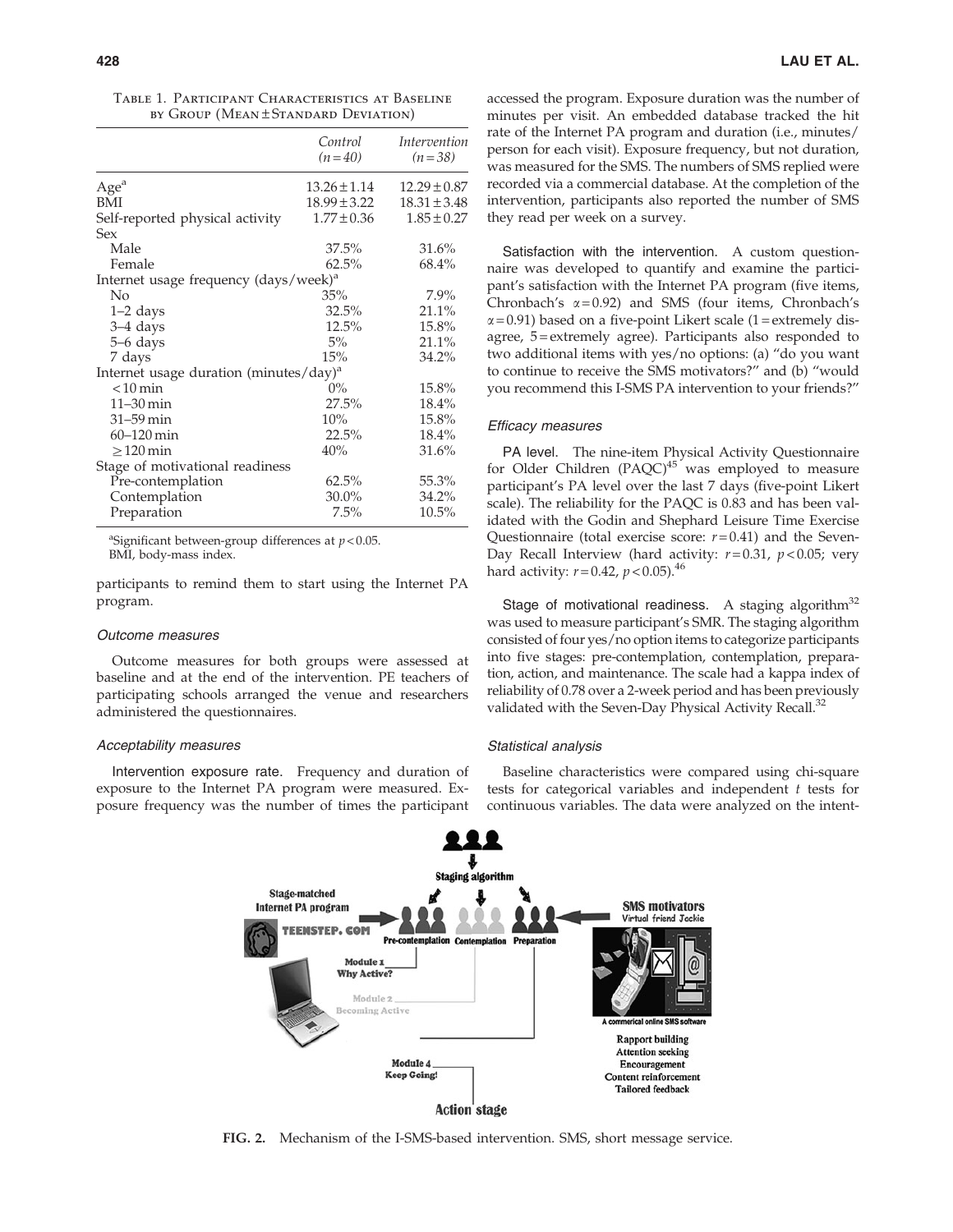| Total           | $M \pm SD$      |
|-----------------|-----------------|
| $3.12 \pm 0.74$ |                 |
|                 | $3.21 \pm 0.87$ |
|                 | $3.10 \pm 0.91$ |
|                 | $3.26 \pm 0.77$ |
|                 | $3.00 \pm 0.82$ |
|                 | $3.12 \pm 0.86$ |
| $3.12 \pm 0.84$ |                 |
|                 | $2.95 \pm 1.01$ |
|                 | $3.07 \pm 0.99$ |
|                 | $3.31 \pm 0.87$ |
|                 | $3.14 \pm 0.90$ |
| N <sub>o</sub>  | Yes             |
| 41%             | 59%             |
| 19%             | 81%             |
|                 |                 |

Table 2. Participant's Satisfactory to the Internet Physical Activity Program and the Short Message Service (Mean ± Standard Deviation)

M, mean; SD, standard deviation; SMS, short message service; PA, physical activity.

to-treat principle and missing data were substituted by last observation carried forward method.

Descriptive statistics were used to analyze the intervention exposure rate. Partial correlations were used to examine (a) change in efficacy outcomes (i.e., self-reported PA and SMR) in relation to the Internet PA program mean logon rate while controlling for SMS exposure and (b) change in efficacy outcomes in relation to exposure to SMS while controlling for mean logon rate of the Internet PA program. A Wilcoxon signed rank test was performed to assess the change in baseline SMR. To compare stage movement between groups, participants were divided into three categories (i.e., stable, stage progression, and stage regression) and analyzed using a chi-square test. A  $2 \times 2$  (treatment  $\times$  time) repeated measures analysis of variance was conducted for the effect of treatment (intervention vs. control) and time (baseline and post-intervention) on PA level. Follow-up analyses were conducted when significant main effects were found. A *post hoc* power analysis was conducted using actual sample and effect size. All analyses were conducted using the SPSS statistical package (version 16.0; SPSS, Inc., Chicago, IL). The level of significance was defined as  $p < 0.05$  and all tests were two-tailed.

#### **Results**

All participants (100%) completed the pre-test and posttest questionnaires.

#### **Acceptability**

All intervention participants logged onto the Internet PA program at least once with 66% revisiting multiple (i.e.,  $\geq$ 2) times. Mean weekly login rate was 0.5 times/person. Total exposure duration for each participant was 30 minutes and average duration per visit was 3.75 minutes. Approximately 79% of participants read an average of 1.3 SMS/person/week and 47% voluntarily replied to  $\sim$  3.8 SMS/person. Participants were satisfied with the content and design with 81% affirming that they were willing to continue receiving the SMS and 59% would recommend the I-SMS system to their friends (Table 2).

A moderate, positive relationship was found between number of SMS read and changes in SMR ( $r = 0.47$ ,  $p = 0.009$ ). An inspection of zero-order correlation  $(r=0.46, p=0.01)$ suggested that controlling for exposure to Internet component (i.e., Internet PA program mean logon rate) had little effect on the strength of the relationship between the two variables.

#### Preliminary efficacy

Baseline and post-intervention efficacy outcomes are presented in Table 3. A significant improvement in SMR was observed in the intervention group ( $Z = -2.558$ ,  $p = 0.011$ ), but not in the control group  $(Z = -0.996, p = 0.32)$  (Table 3). In contrast to controls, intervention participants demonstrated a higher percentage of stage progression (39.5% vs. 22.5%), with more participants advancing to preparation stage or beyond (18.4% vs. 11%), and fewer participants were stage neutral (50% vs. 60%) or regressed to an earlier stage (10.5% vs. 17.5%). Between-group differences were not statistically significant  $\left[\chi^2(2, 78) = 2.85, p = 0.24\right]$ . There was a significant main effect for time  $[F(1, 76) = 4.50, p = 0.04;$  partial  $\eta^2 = 0.06$ ] in self-reported PA. Follow-up analysis (paired-sample t test) indicated a significant increase in self-reported PA in the intervention group  $[t(37) = 2.07, p = 0.05;$  mean change =  $0.19 \pm$ 0.53] versus control group  $[t(39)=0.10, p=0.34;$  mean change =  $0.09 \pm 0.59$ ]. There was a non-significant trend for

Table 3. Participant's Measured Outcomes at Baseline and Post-Intervention by Group

|                                                     | Control<br>$(n=40)$                | Intervention<br>$(n=38)$                      |
|-----------------------------------------------------|------------------------------------|-----------------------------------------------|
| PAQC (M±SD)<br><b>Baseline</b><br>Post-intervention | $1.77 \pm 0.36$<br>$1.85 \pm 0.63$ | $1.85 \pm 0.27$<br>$2.03 \pm 0.52^{\text{a}}$ |
| SMR (median)<br>Baseline<br>Post-intervention       | 1.0<br>1.0                         | 1.0<br>2.0 <sup>a</sup>                       |

<sup>a</sup>Significant within-group differences at  $p < 0.05$ .

PAQC, Physical Activity Questionnaire for Older Children; SMR, stage of motivational readiness.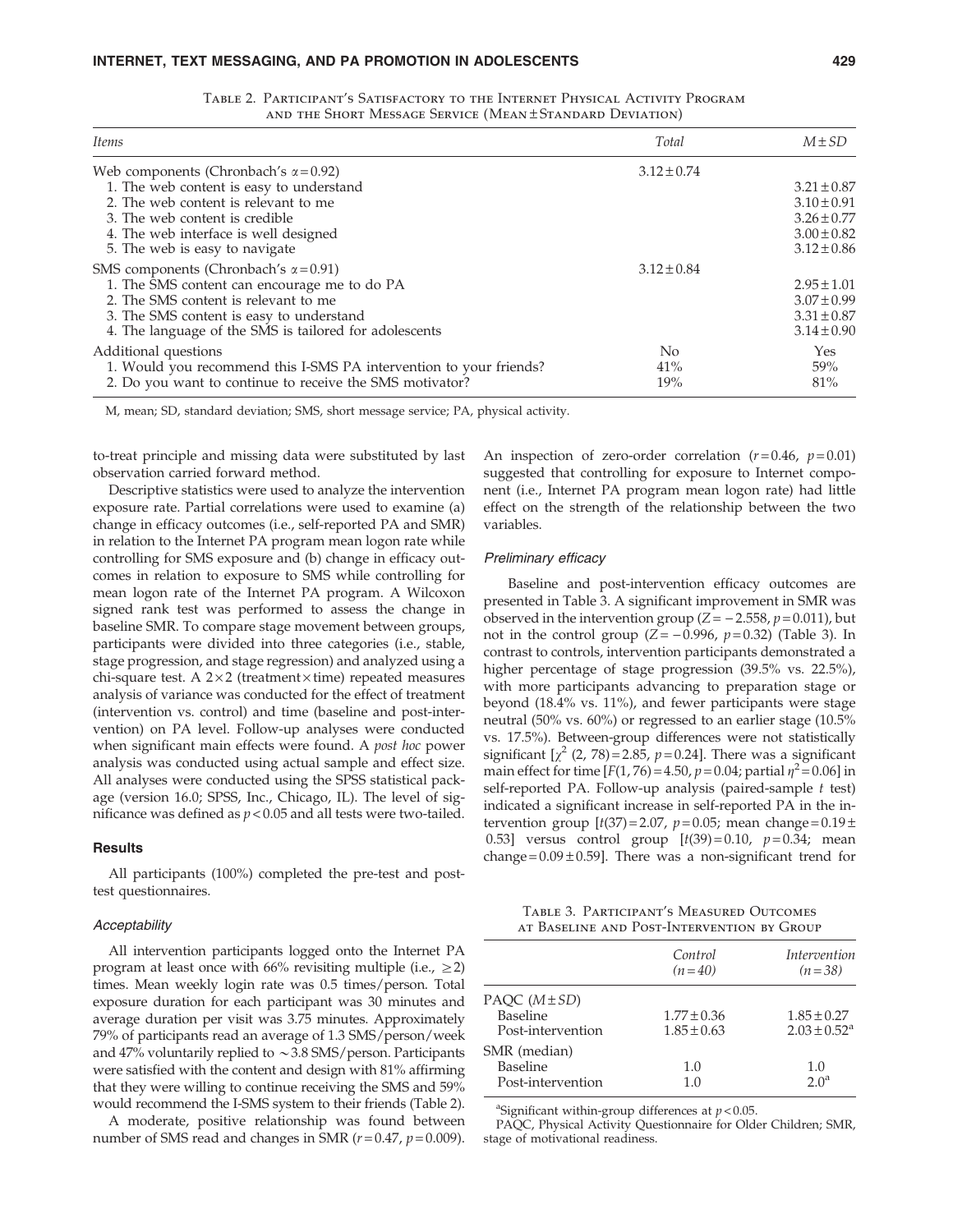interaction effects (group  $\times$  time) [F(1, 76) = 0.53, p = 0.47] and main effects for group  $[F(1, 76) = 2.41, p = 0.13]$ .

#### **Discussion**

The present study provides support for the acceptability and preliminary efficacy of I-SMS-based PA interventions on Hong Kong school children's PA behavior. Intervention participants demonstrated pre-post increments in SMR and self-reported PA. Approximately 81% affirmed that they were willing to continue receiving the SMS and 59% would recommend the I-SMS system to their friends. While intervention participants expressed similar levels of satisfaction for the Internet PA program and the SMS, the exposure rate varied substantially. Only 66% of participants logged onto the Internet program greater than or equal to two times, and the majority of those were less than three times over the 8-week study. The weekly logon rate for each participant was 0.5 times that was lower than intended rate of two times. The maintenance of an adequate exposure rate is challenging in Internet-based behavior change interventions. It has been suggested that the participant's perception of the necessity for behavior change may be a critical characteristic that determines exposure rate.<sup>47,48</sup> Other stage models have classified those perceived low necessity to change (i.e., precontemplators and contemplators) as pre-intenders.<sup>49</sup> Typical characteristics of pre-intenders are lower levels of motivation, self-efficacy, and poor behavior change skills. $32,33$  These characteristics make them more likely to avoid cognitively demanding tasks.29 Unfortunately, an interactive Internet program may be viewed as demanding given the interactive nature of the program (e.g., participants have to continuously specify preferences via clicking the mouse). $50$  Although previous studies suggest that interactivity is a key element for increasing Web site exposure rates,<sup>50,51</sup> it may be more effective with those individuals in the later SOC. The cognitive burden of interactivity may impede adherence and participation of pre-intenders.

Contrary to the Internet PA program,  $\sim$ 79% of the participants read  $\geq$ 1 SMS/week and about half of them responded. The number of SMS read positively correlated with the change in SMR after controlling for exposure to the Internet PA program. These findings indicate that ''pushed'' health information<sup>52</sup> may be more effective with pre-intenders. Accordingly, the Technology Acceptance model<sup>53</sup> suggests that interventions perceived as effortless will be more likely to report a higher exposure rate.

To our knowledge, this is the first I-SMS intervention to report the exposure rates of Internet and SMS components independently as well as their contribution to efficacy. Our results suggest that there may be an interaction between the different modes of information dissemination and SOC. For example, personalized SMS alone requires little effort and therefore may be more effective for individuals in the early SOC. In contrast, a comprehensive and interactive Internet PA program may better meet the needs of individuals in the latter SOC since they take an active role in obtaining information.32,33 Nevertheless, future investigations should include objective measures of exposure.

The current study did not detect significant between-group effect or interaction effect. However, it is important to note that the increment in SMR and self-reported PA in the intervention group achieved medium effect sizes. A lack of power was responsible for the lack of significant between-group differences in that previous studies have shown significant between-group difference when medium effect sizes are achieved. $21$  The results of the *post hoc* power analysis indicate that a sample size much greater than that of our pilot study  $(i.e., \geq 126)$  would be required to detect a significant betweengroup and interaction effect  $(1 - \beta = 80\% )$ , effect size  $d = 0.5$ , and Chronbach's  $\alpha$  = 0.05). This finding provides valuable information for future randomized controlled trials.

The present study has a number of strengths, and the positive findings demonstrate the necessity of theory-based intervention design, while providing support for the use of SOC constructs for tailoring ICT-based PA interventions. Objective measures for frequency and/or duration of intervention exposure rates for both modes are a significant advancement in our understanding of the potential for an interaction between the mode of information delivery and the individual's SOC. Our findings offer novel insights on technology selection and suggest that future investigators examine combinations of technologies to optimize respective strengths and minimize the limitations engendered by the SOC characteristics of diverse populations.<sup>54,55</sup>

In conclusion, this pilot study demonstrated that a stagematched, I-SMS-based intervention is an acceptable approach for promoting PA among Hong Kong school children and provides support for the use of SOC constructs in the design and implementation of I-SMS-based interventions.

#### Acknowledgments

The authors would like to thank all the participants and school teachers for their participation and cooperation.

#### Author Disclosure Statement

No competing financial interests exist.

#### **References**

- 1. Hallal PC, Victora CG, Azevedo MR, et al. Adolescents physical activity and health. A systematic review. Sports Medicine 2006; 36:1019–1030.
- 2. Warburton DE, Nicol CW, Bredin SS. Health benefits of physical activity: the evidence. Canadian Medical Association Journal 2006; 174:801–809.
- 3. Brodersen NH, Steptoe A, Boniface DR, et al. Trends in physical activity and sedentary behaviour in adolescence: ethnic and socioeconomic differences. British Journal of Sports Medicine 2007; 41:140–144.
- 4. Janssen I, Katzmarzyk PT, Boyce WF, et al. Comparison of overweight and obesity prevalence in school-aged youth from 34 countries and their relationships with physical activity and dietary patterns. Obesity Reviews 2005; 6:123–132.
- 5. Hamar P, Biddle S, Soos I, et al. The prevalence of sedentary behaviours and physical activity in Hungarian youth. European Journal of Public Health 2010; 20:85–90.
- 6. Koezuka N, Koo M, Allison KR, et al. The relationship between sedentary activities and physical inactivity among adolescents: results from the Canadian community health survey. International Journal of Adolescent Medicine and Health 2006; 39:515–522.
- 7. PREVE. White paper-ICT research direction in disease prevention 2011. www.preve-eu.org/ (accessed Feb. 20, 2012).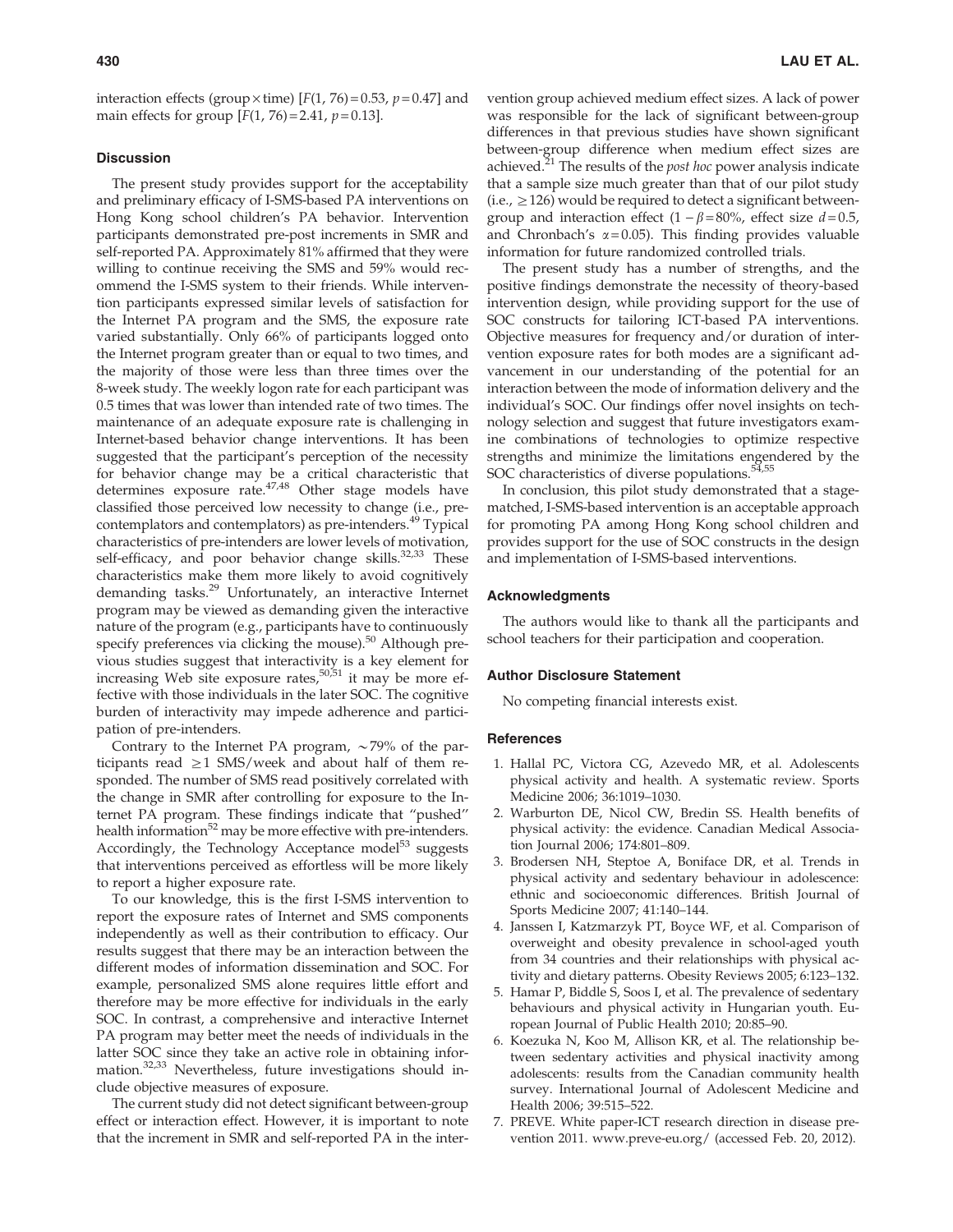- 8. US Department of Health and Human Services. Healthy people 2020 summary of objectives. www.healthypeople .gov/2020/Consortium/HP2020Framework.pdf (accessed May 19, 2011).
- 9. US Department of Health and Human Services. Expanding the reach and impact of consumer e-health tools (pdf). www.health.gov/communication/ehealth/ehealthtools/pdf/ ehealthreport.pdf (accessed Feb. 20, 2012).
- 10. US Department of Health and Human Services. National physical activity plan for the United States. www.physical activityplan.org/media.php (accessed Feb. 20, 2012).
- 11. Lenhart A, Purcell K, Smith A, et al. (2010) Social media and mobile Internet use among teens and young adults. Pew Research Center.
- 12. Lenhart A, Madden M, Hitlin P. (2005) Teens and technology. Pew Research Center.
- 13. Treweek S. Joining the mobile revolution. Scandinavian Journal of Primary Health Care 2003; 21:75–76.
- 14. Hansen DL, Derry HA, Resnick PJ, et al. Adolescents searching for health information on the Internet: an observational study. Journal of Medical Internet Research 2003; 5(4):e25.
- 15. Santor DA, Poylin C, LeBlance JC, et al. Online health promotion, early identification of difficulties, and help seeking in young people. Journal of the American Academy of Child and Adolescent Psychiatry 2007; 46:50–59.
- 16. Tercyak KP, Abraham AA, Graham AL, et al. Association of multiple behavioral risk factors with adolescents willingness to engage in eHealth promotion. Journal of Pediatric Psychology 2009; 34:457–469.
- 17. Tate DF. (2009) Application of innovative technologies in the prevention and treatment of overweight in children and adolescents. Springer.
- 18. Vincent J. (2005) Emotional attachment and mobile phone. In Glotz P, Bertschi S, Locke C, eds. Thumb culture. The meaning of mobile phone for society. Bielefied: Transcript Verlag.
- 19. Roger E. (2003) Diffusion of innovation. New York: Free Press.
- 20. Chan CV, Kaufman DR. A technology selection framework for supporting delivery of patient-oriented health interventions in developing countries. Journal of Biomedical Informatics 2010; 43:300–306.
- 21. Lau PWC, Lau EY, Wong DP, et al. A systematic review of ICT-based interventions for promoting physical activity behavior change in children and adolescents. Journal of Medical Internet Research 2011; 13:e48.
- 22. Norman GJ, Zabinski MF, Adam MA, et al. A review of eHealth interventions for physical activity and dietary behavior change. American Journal of Preventive Medicine 2007; 33:336–345.
- 23. Fjeldsoe BS, Marshall AL, Miller YD. Behavior change interventions delivered by mobile telephone short message service. American Journal of Preventive Medicine 2009; 36: 165–173.
- 24. Webb TL, Joseph J, Yardley L, et al. Using the Internet to promote health behavior change: a systematic review and meta-analysis of the impact of theoretical basis, use of behavior change techniques, and mode of delivery on efficacy. Journal of Medical Internet Research 2010; 12:e4.
- 25. Cushing CC, Steele RG. A meta-analytic review of eHealth interventions for pediatric health promotion and maintaining behaviors. Journal of Pediatric Psychology 2010; 35:937– 949.
- 26. Portnoy DB, Scott-Sheldon LAJ, Johnson BT, et al. Computer-delivered interventions for health promotion and be-

havioral risk reduction: a meta-analysis of 75 randomized controlled trials, 1988–2007. Preventive Medicine 2008; 47: 3–16.

- 27. Lustria MLA, Cortese J, Noar SM, et al. Computer-tailored health interventions delivered over the web: review and analysis of key components. Patient Education and Counseling 2009; 74:156.
- 28. Deci EL, Ryan RM. The 'what' and 'why' of gal pursuits: human needs and the self-determination of behavior. Psychological Inquiry 2000; 11:227–268.
- 29. Petty RE, Cacioppo JT. (1986) Communication and persuasion, central and peripheral routes to attitude change. New York: Springer.
- 30. Hurling R, Fairley BW, Dias MB. Internet-based exercise intervention systems: are more interactive designs better? Psychology and Health 2006; 21:757–772.
- 31. Hurling R, Catt M, Boni MD, et al. Using Internet and mobile phone technology to deliver an automated physical activity program: randomized controlled trial. Journal of Medical Internet Research 2007; 9:e7.
- 32. Marcus BH, Forsyth LH. (2003) Motivating people to be physically active. Champaign: Human Kinetics.
- 33. Marcus BH, Lewis BA. Physical activity and the stage of motivational readiness for change model. Research Digest 2003; 4:1–8.
- 34. Maibach EW, Cotton D. (1995) Motivating people to behavior change: a stage social cognitive approach to message design. In Maibach E, Oarrott RL, eds. Designing health messages. Approaches from communication theory and public health practice. Sage, pp. 41.
- 35. Marcus BH, Owen N. Motivational readiness, self-efficacy and decision-making for exercise. Journal of Applied Social Psychology 1992; 22:3–16.
- 36. De Bourdeaudhuij I, Philippaerts R, Crombez G, et al. Stages of change for physical activity in a community sample of adolescents. Health Education Research 2005; 20: 357–366.
- 37. Blair S, Dunn AL, Marcus BH, et al. (2001) Active living every day. Human Kinetics.
- 38. Marcus BH, Taylor ER, Bock BC, et al. (1998) Jump start to health manual: the Center for behavorial and preventive medicine. The Miriam Hospital.
- 39. Canadian Society for Exercise Physiology. PAR-Q and You. www.csep.ca/cmfiles/publications/parq/par-q.pdf (accessed Feb. 20, 2012).
- 40. Linstone H, Turoff M. (1975) The Delphi method: techniques and applications. Reading, MA: Adison-Wesley.
- 41. Franklin VL, Waller A, Pagliari C, et al. A randomized controlled trial of sweet talk, a text-messaging system to support young people with diabetes. Diabetic Medicine 2006; 23:1332–1338.
- 42. Neville R, Greene A, MeLeod J, et al. Mobile phone text messaging can help young people manage asthma. British Medical Journal 2002; 325:600.
- 43. Obermayer JL, Riley WT, Asif O, et al. College smokingcessation using cell phone text messaging. Journal of American College Health 2004; 53:71.
- 44. Riley W, Obermayer J, Jean-Mary J. Internet and mobile phone text messaging intervention for college smokers. Journal of American College Health 2008; 57:245–248.
- 45. Crocker RE, Bailey D, Faulkner RA, et al. Measuring general levels of physical activity: preliminary evidence for the Physical Activity Questionnaire for older children. Medicine Science in Sport and Exercise 1997; 29:1344–1349.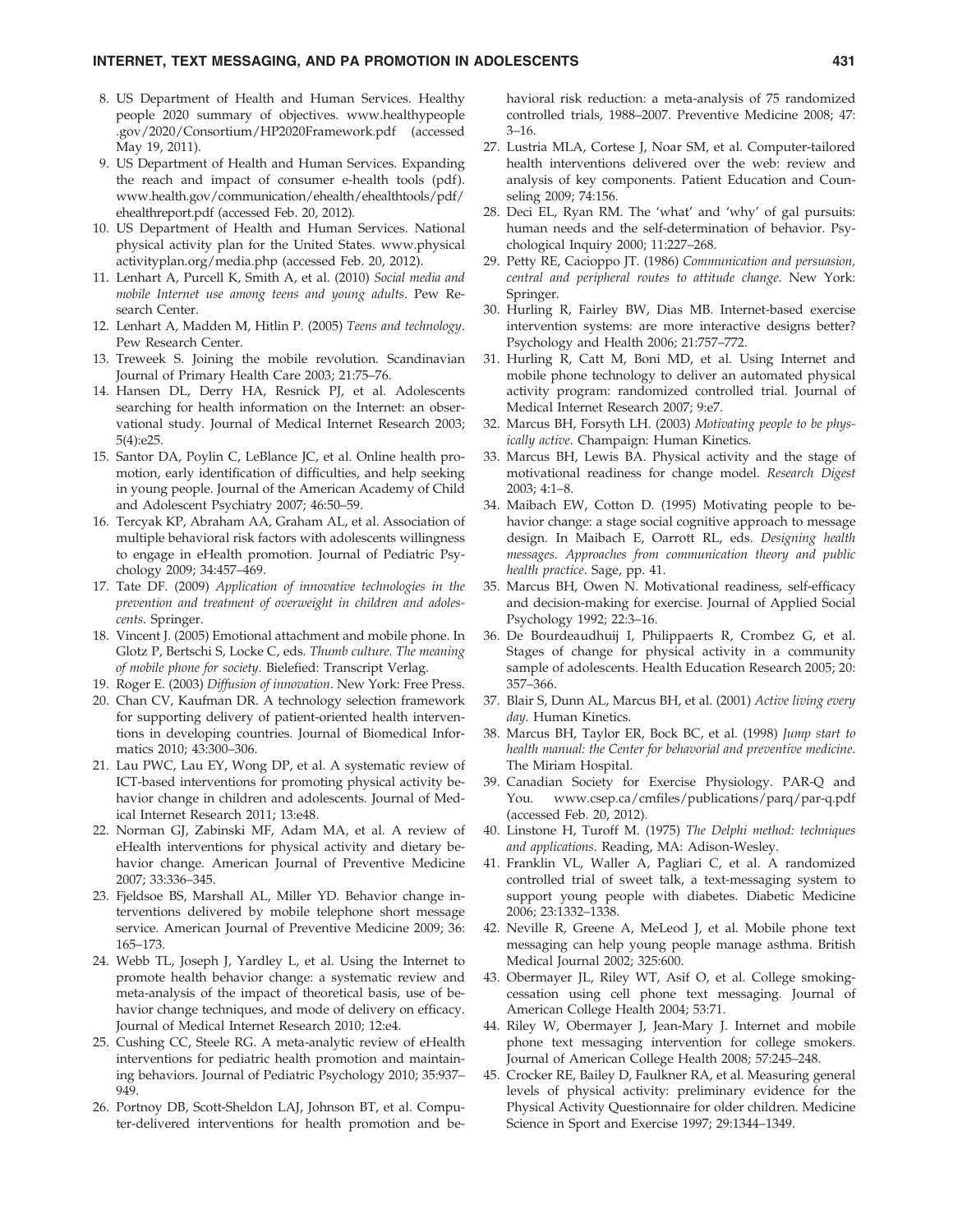- 46. Kowalski KC, Crocker RE, Faulkner RA. Validation of the physical activity questionnaire for older children. Pediatrics Exercise Science 1997; 9:174–186.
- 47. Smeets T, Brug J, de Vries H. Effects of tailoring health messages on physical activity. Health Education Research 2008; 23:402–413.
- 48. Crutzen R, de Nooijer J, Candel MJJM, et al. Adolescents who intend to change multiple health behaviours choose greater exposure to an Internet-delivered intervention. Journal of Health Psychology 2008; 13:906–911.
- 49. Schwarzer R. Modeling health behavior change: how to predict and modify the adoption and maintenance of health behavior. Applied Psychology 2008; 57:1–29.
- 50. Sundar SS. (2007) Social psychology of interactivity in human-website interaction. In Joinson AN, et al., eds. The Oxford handbook of Internet psychology. Oxford, New York: Oxford University Press.
- 51. Kiousis S. Interactivity: a concept explication. New Media and Society 2002; 4:355–383.
- 52. Waller A, Franklin V, Pagliari C, et al. Participatory design of a text message scheduling system to support young

people with diabetes. Health Informatics Journal 2006; 12: 304–318.

- 53. Davis F, Bagozzi PR, Warshaw PR. User acceptance of computer technology: a comparison of two theoretical model. Management Science 1989; 35:982–1003.
- 54. Curry SJ. eHealth research and healthcare delivery: beyond intervention effectiveness. American Journal of Preventive Medicine 2007; 32:S127–S130.
- 55. Glasgow RE. eHealth evaluation and dissemination research. American Journal of Preventive Medicine 2007; 32: S119–S126.

Address correspondence to: Dr. Patrick W.C. Lau Department of Physical Education Hong Kong Baptist University DLB 643, David C. Lam Bldg, HKBU Kowloon Tong, Hong Kong

E-mail: wclau@hkbu.edu.hk

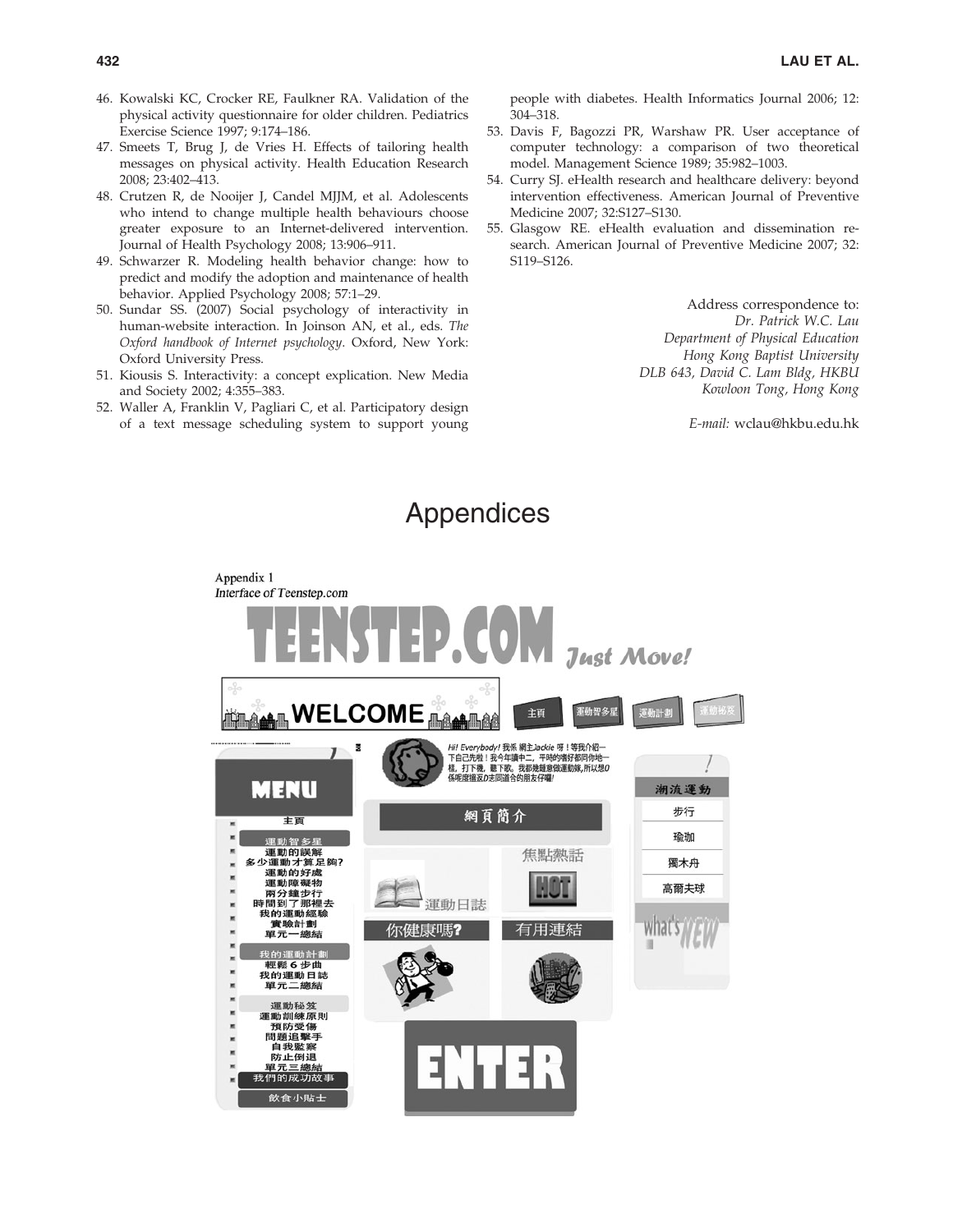#### Appendix 2

Content of Teenstep.com

Content of Teenstep.com

Module 1: Why Active?

#### 1.1 Misconception of PA

The correct concept of "physical activity". It included the definition, types, and

recommendations suggested by the International PA guidelines.

#### 1.2 Benefits and barrier of PA

The pros and cons of engaging in PA. Common PA benefits and barriers and solutions for overcoming the PA barriers were provided.

Module 2: Becoming Active

#### 2.1 Take a small step

Implementation of simple PA tasks to create successful experience that encourages PA behaviour change.

#### 2.2 Exploring PA opportunities

Evaluation of time spent in sedentary behaviour and PA. It also provided suggestions for replacing sedentary activities with PA.

#### 2.3 My PA experience

Revision of previous successful and failure PA experiences. Participants were encouraged to review how these experiences affect their current PA. Suggestions for minimizing the negative impact of failure experiences were provided.

Module 3: Set Goals!

#### 3.1 Goal setting strategies

A 6-step goal setting strategy was illustrated. It also included the following components: Needs assessment; SMART principles, sample activity programs (i.e. walking, weight loss, stretching and strength training) and progress evaluation.

#### 3.2 Physical activity planner

A PA scheduler was established for PA goal setting and daily PA self-monitoring.

Module 4: Keep Going!

#### 4.1 Relapse prevention

Understanding high risk situations and incorporating the I-D-E-A coping strategies.

4.2 Self-monitoring

Self-monitoring skills (i.e. time and stress management) and tools (heart rate monitor and pedometer) were presented-- which assisted long-term PA behaviour change.

#### 5.1 Successful stories

#### Others

An online chat room was developed for participants to seek advice from experts and share their successful PA experiences with other participants.

#### 5.2 Trendy sports activities

Introduction to trendy sports for teens.

5.3 Healthy eating

Information about healthy diet and instructions for reading food label.

5.4 Useful link

Hyperlink to other credible websites such as World Health Organization (WHO), Centres for Disease Control, Health Department of Hong Kong Special Administration Region (HKSAR) and Leisure & Cultural Service Department of HKSAR were provided.

#### 5.5 What's new

Website update, announcement for monthly incentive winner.